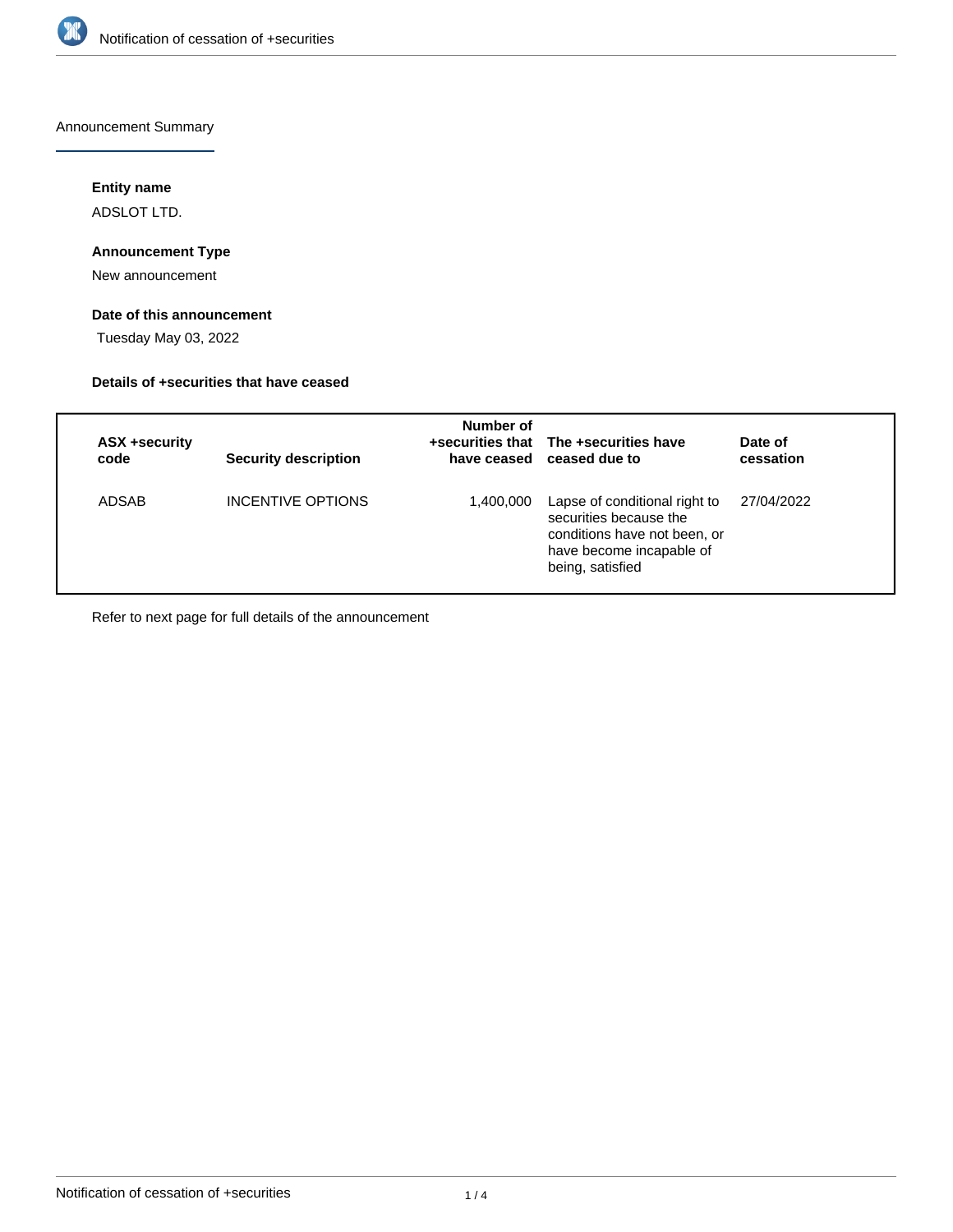

Part 1 - Announcement Details

### **1.1 Name of +Entity**

ADSLOT LTD.

We (the entity named above) provide the following information about our issued capital.

**1.2 Registered Number Type** ABN

**Registration Number** 70001287510

**1.3 ASX issuer code** ADS

**1.4 The announcement is** New announcement

# **1.5 Date of this announcement**

3/5/2022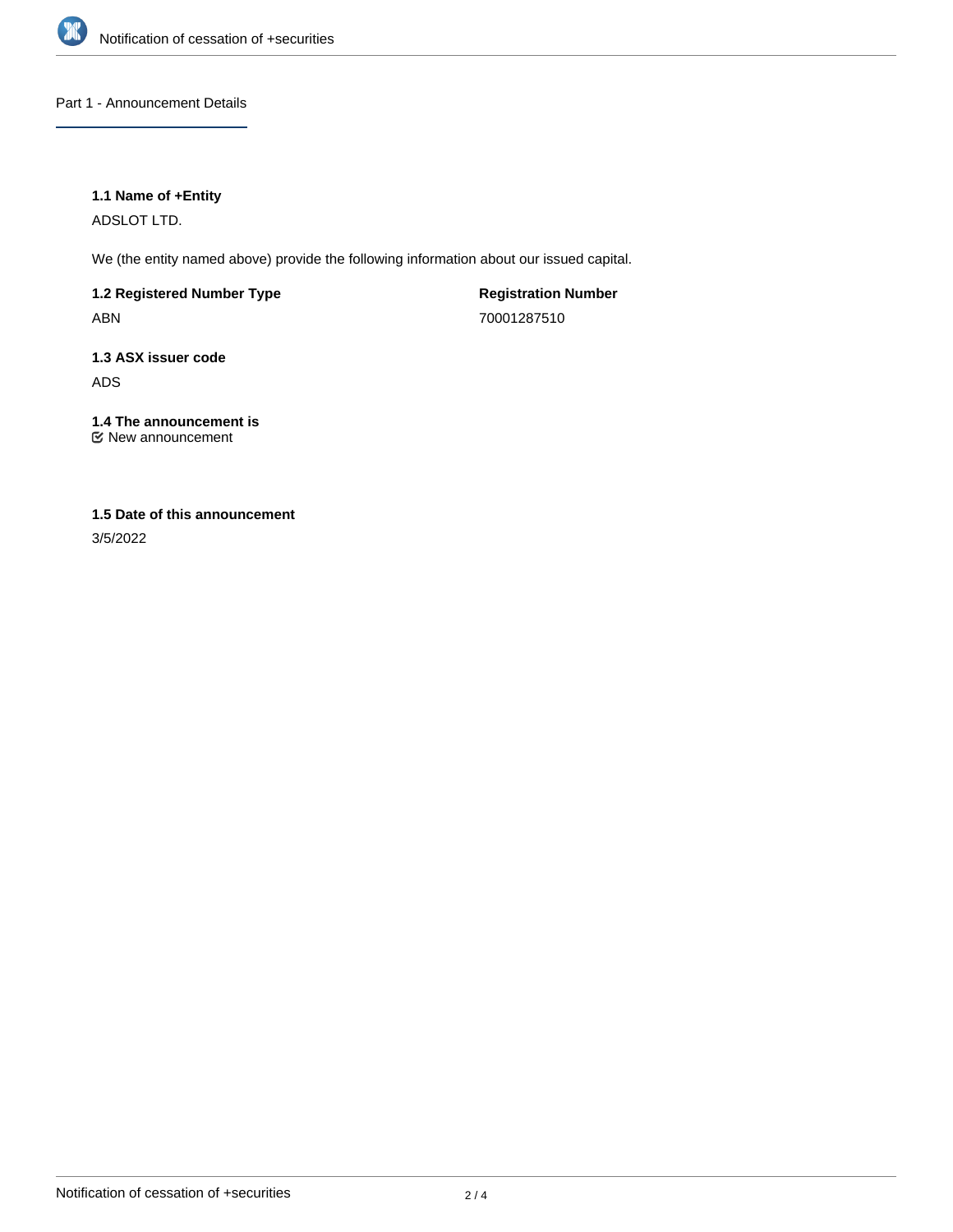

#### Part 2 - Details of +equity securities or +debt securities that have ceased

### **ASX +Security Code and Description**

ADSAB : INCENTIVE OPTIONS

#### **Unquoted +equity securities that have ceased**

#### **Number of securities that have ceased**

1,400,000

#### **Reason for cessation**

Lapse of conditional right to securities because the conditions have not been, or have become incapable of being, satisfied

#### **Date of cessation**

**Is the entity paying any consideration for the cessation?** No

27/4/2022

### **Any other information the entity wishes to notify to ASX about the cessation?**

Forfeiture of Options (unquoted) for non-KMP lapsing under the Adslot Ltd Incentive Option Plan.